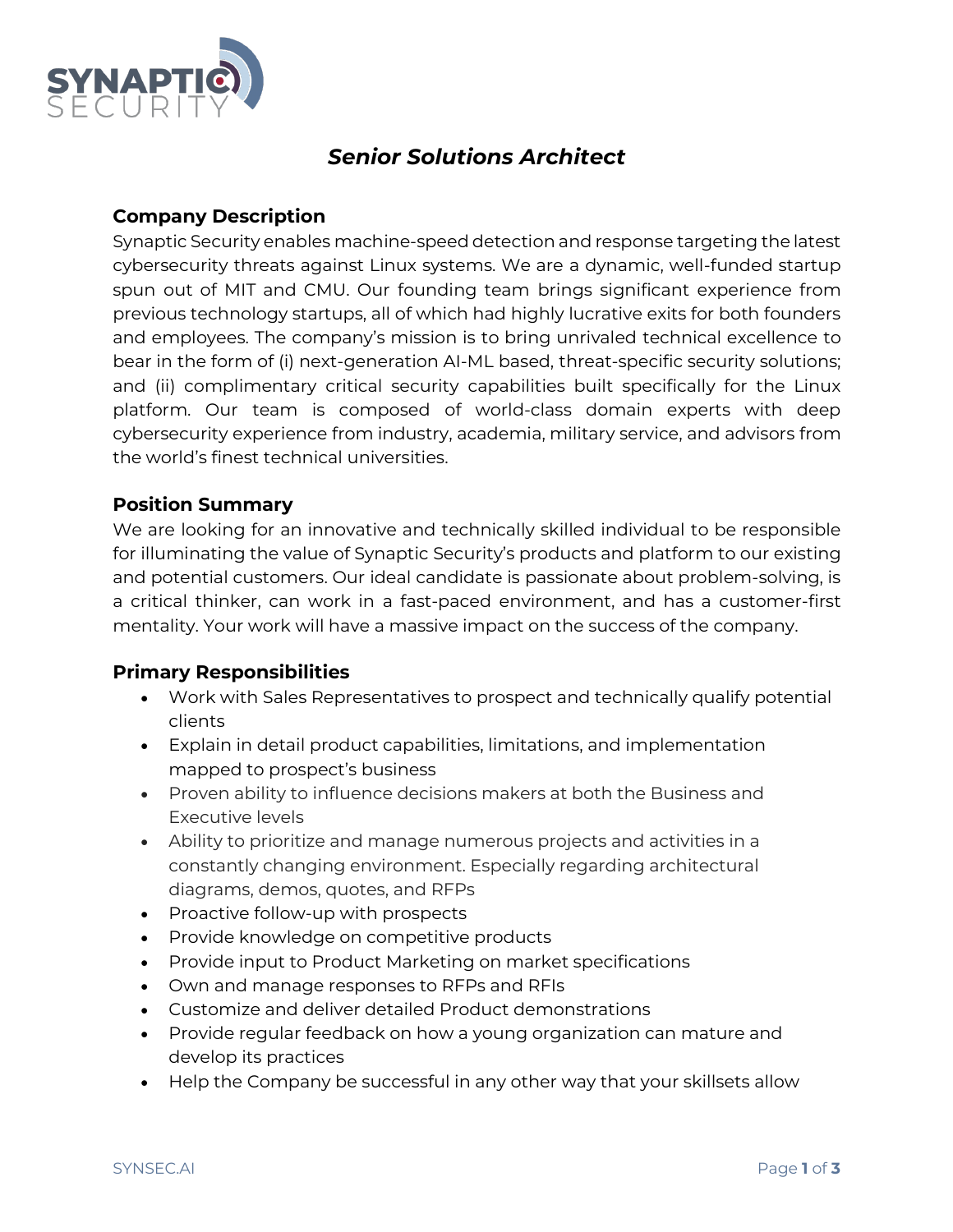- Contribute positive energy to the culture of the Company by collaborating in a positive, open, and respectful manner
- Learn and grow in preparation for future positions
- Stay motivated and stay hungry

# **Key Qualifications**

- At least three years of experience as a senior solutions architect selling cybersecurity solutions with a deep knowledge of Linux and cloud environments like AWS, Azure, and Google Cloud
- Experience with cloud-based deployments through virtual machines, containers, and serverless systems. Experience with container orchestration tools like Kubernetes. Experience with infrastructure automation tools like Puppet, Ansible, and Chef
- Ability to develop and deliver high-quality, scenario-based demonstrations
- Computer Science and/or Computer Engineering experience required
- Cybersecurity experience preferred
- Knowledge of Linux EDR is a plus
- Strong communication skills, both written and verbal, a must
- Excellent demonstration skill and ability to work with customers
- High technical aptitude

#### **Company Offerings**

- Base salary that is competitive with large organizations
- Equity in the form of stock options
- Dynamic, start-up environment
- Unlimited PTO
- 10 paid holidays per year
- Medical, Vision, Dental, and other employee benefits
- Monthly team meetings with catered lunches
- Gym membership reimbursement
- Numerous company-sponsored events including regular happy hours and team-building events
- Opportunity to work with the Chief Fun Officer to influence the selection of company-sponsored events
- A management team that is passionate and loves what we do
- 100% remote work. Once COVID is over, we may look to open an office. You will still be invited to work remotely if you prefer that lifestyle